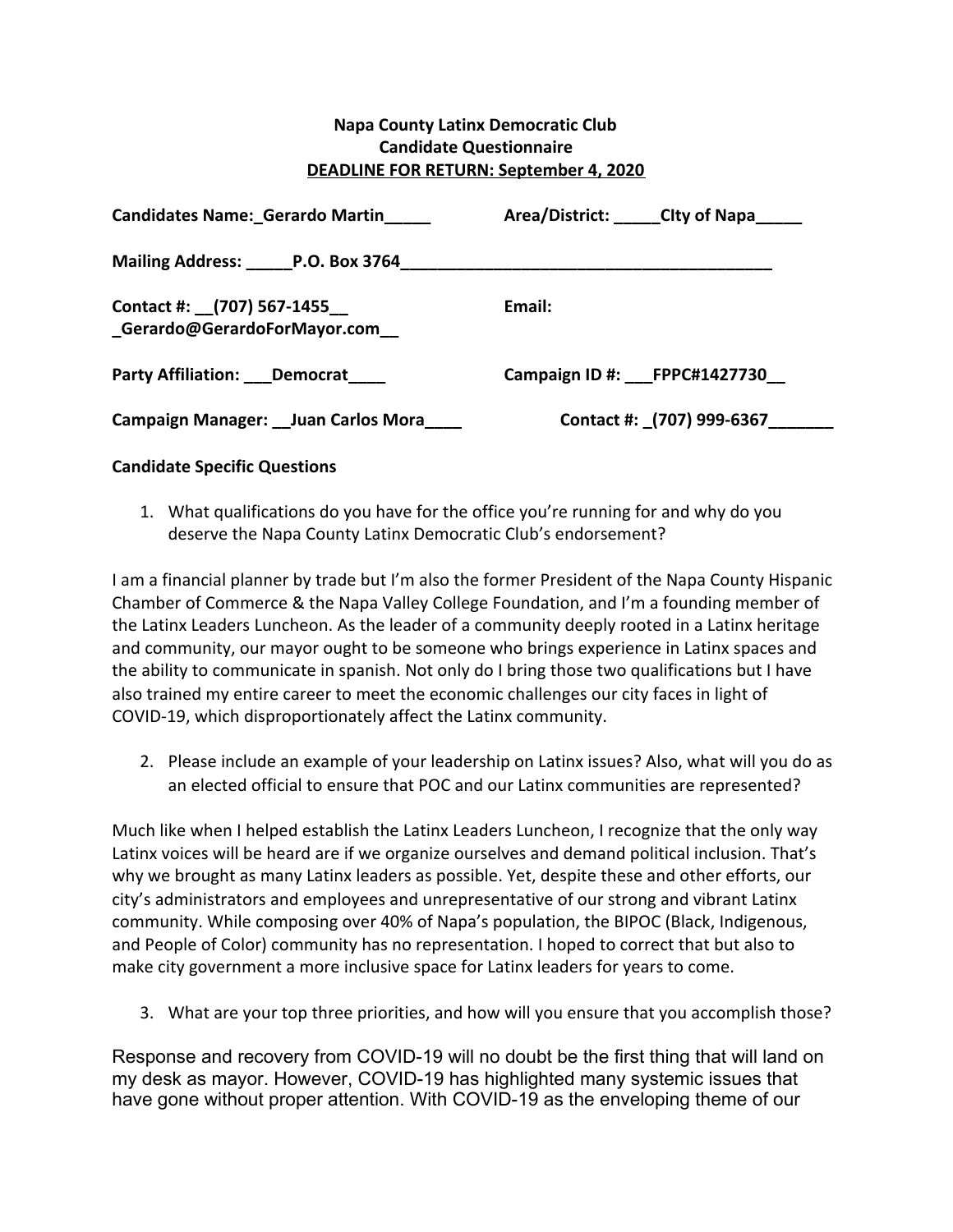response and recovery, I believe economic diversification, housing affordability and expansion, and environmental protection are all the key issues in the upcoming election. While I also believe inclusivity must be an issue of importance in the upcoming election, every issue should be an inclusivity issues––economic, housing, and environment. Particularly, this means addressing the historical representation disparity that the Latinx community has faced for decades. What distinguishes my candidacy, however, is that I can bring my diverse work ethic, blue and white collar, and my identity as a Latino to the office of mayor to produce tangible change. As a community leader who doesn't accept corporate contributions, I am uniquely situated to lead this city out of its financial crisis with integrity–always working for the people. Facing the issues head on is what my years of financial planning has taught me, and its what I plan to do on day one.

## **Issues**

4. Latinx community members are often deemed essential workers, what will you do to mitigate the effects essential workers suffer during this pandemic, including your employees?

As a Member of the Small Business Recovery Task Force, I have been working at this issue diligently. We need to reopen our economy all while reimagining the way we do business. Socially distancing and tracing will be needed, but we need to also recognize that the Latinx community is disproportionately affected (as essential workers). City government and Napa businesses need to work in tandem to make sure PPE and related relief is directly delivered to our essential workers. It is disappointing that some of our most essential workers are some of the least compensated in our city. We need to bring our small business community together to work for a living way and ensure our essential workers are respected as such.

5. How will you tackle the next upcoming natural and public health disaster and how will this plan actively engage the Latinx Community? What is your plan to ensure that disaster planning is culturally competent and provides language access?

As a Spanish-speaking Latino, this could not be more important for me. Our first responders and related support teams must be able to communicate to our city in Spanish if we want to be inclusive in disaster planning, response, and relief. That's why I believe Spanish fluency ought to be a qualification to be the Mayor of the City of Napa.

6. What is your stance on Black Lives Matter? How do you link this movement to the needs of the Latinx community?

I am supportive of the Black Lives Matter movement, particular the #8CantWait policies. It's a testament to the leadership of our youth and their powerful voices. However, many members of Black, Indigenous, Latinx, and Queer communities in Napa have come to me with their deep concerns over the next 4 to 8 years of our city. While we live through this important period in our nation's history, let us all recognize our duty to ensure all people are created equal, that no one should be discriminated on the basis of their sex, gender identity, color, ability, or religion. While Napa is making strong progress, I will never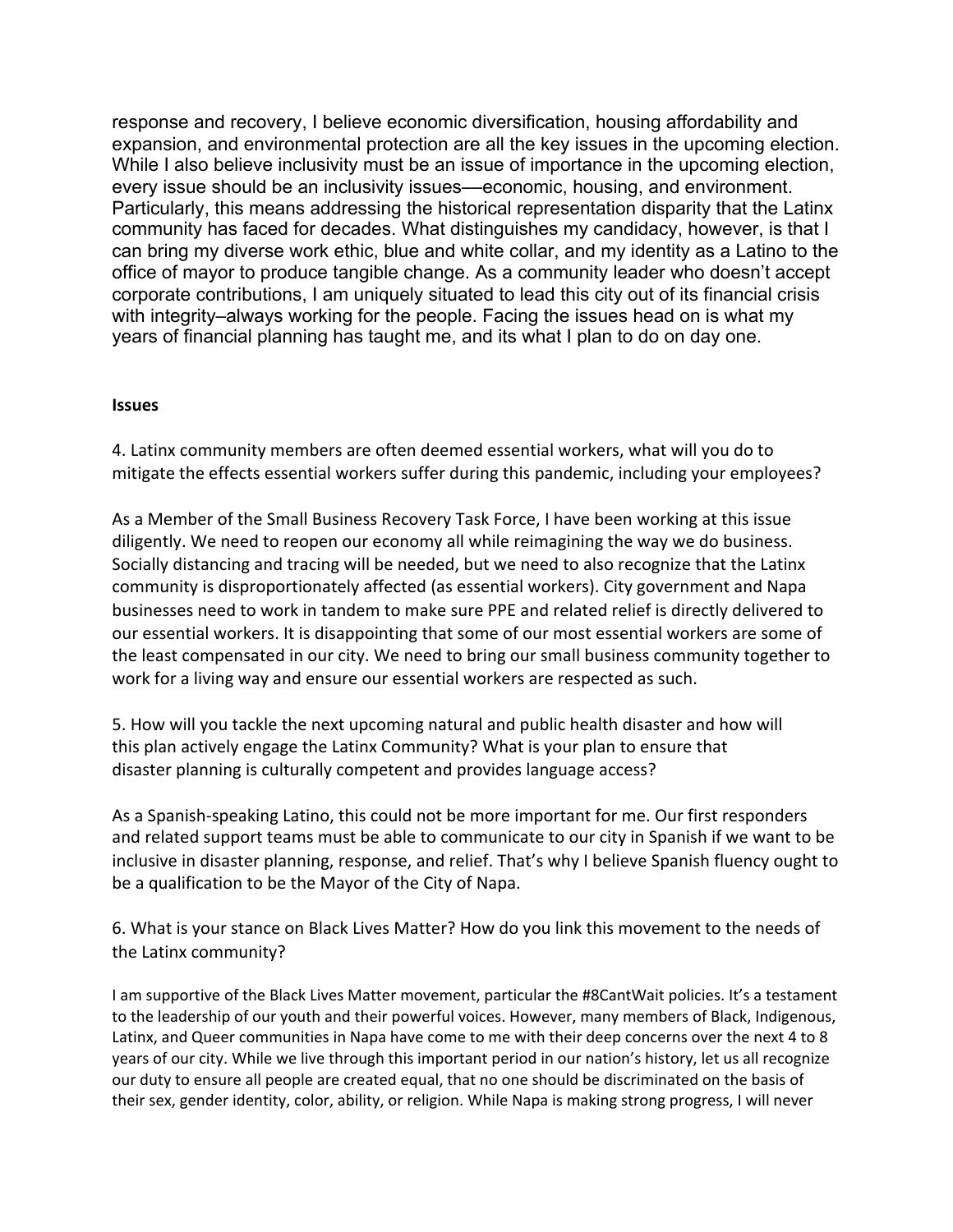give up on the important work that is inclusivity, diversity, equity, and accessibility. Part of this work includes hiring more people of color in our city. Of the 37 city administrators, only 3 are Latinx (that's 8%); 20% of the overall city employees are Latinx–but the Latinx community constitutes 41% of the City of Napa. This disparity needs to come to an end, and I believe I can champion it. The justice that Cesar Chavez and Dolores Huerta lived for was the same that MLK fought for. Our common justice is closely linked from very early no, and it could not be more true today.

7. What is your stance on re-appropriating police funding? What does this mean to you in your role and what policies will you pursue to address this call to action?

I won't give you a politician's response––Yes. We need to reimagine the way we invest in community safety. Crime prevention shouldn't start with a gun. In addition to this, data shows that 9 of 10 calls for service are non-violent. We need to explore employing crisis response teams specialized in not only public safety but mental health and developing safe social spaces too.

8. Families of all ranges continue leaving our community because it is too expensive for them to live here. Many families are doing long commutes in order to work here, therefore increasing their carbon footprint, missing on important family time, and much more. What is your commitment and plan to increase workforce housing so families that work here are able to live here? And what will you do to help keep families that are living here to remain here (e.g. increase the quality of life, health and wellness, youth and children activities, etc.…)

The first step to any meaningful plan for affordable housing is increasing the housing stock and building it in higher density. The city can also invest in studying what amount is off-loaded to the local community by tourism (that includes living, commuting, and environmental costs). We then can bind together each new hotel development with a minimum affordable housing commitment. I am open to exploring a Napa Community Land Trust to alleviate the commodity costs associated with cost of housing; donated land can be developed into affordable housing units or redeveloped into high density housing with the promise of affordability.

9. Do you believe it is the role of elected officials to take policy steps to assure adequate affordable housing? Yes x No

9a. Specifically, what suggestions do you have to make housing more affordable? And would you support requiring new developments to set aside a certain percentage of affordable housing?

The increase in Accessory Dwelling Units is a good first step, but I think that any meaningful policy must mandate setting aside affordable housing units. Specifically, I believe any new tourism develops ought to be met with an equitable contribution on affordable housing developments.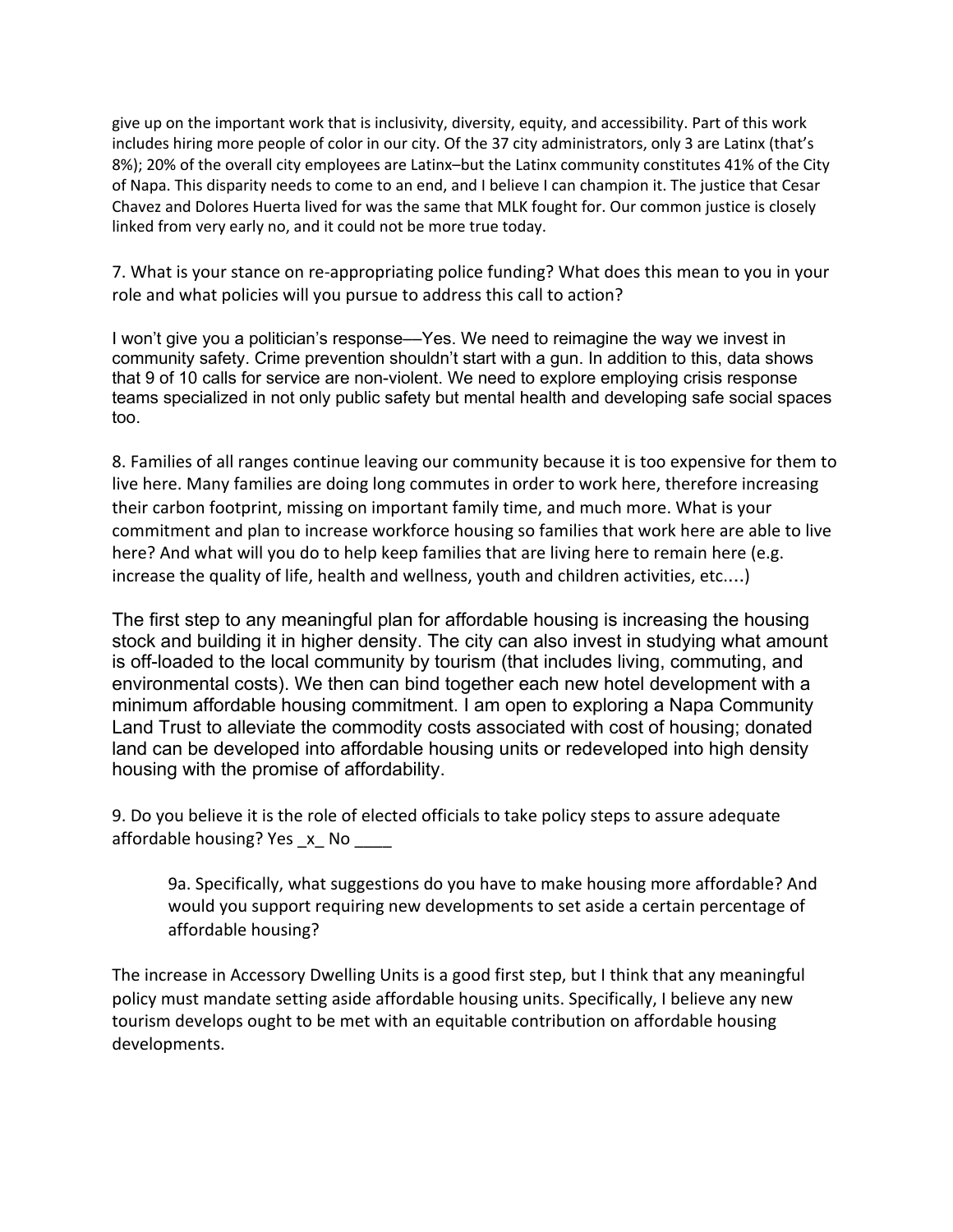10. According to a report from July 28<sup>th</sup>, 2020, homelessness has continued to increase for the last several years in Napa County. In 2016, 317 people were reported to be homeless. In 2020, it reported 464 people. What can you do in the role you're running for to address this important and growing issue?

Working with private, charitable partners is a first step in expanding our temporary sheltering, but we need to partner directly with state and federal leaders to address this issue by providing long-term living solutions through workforce housing programs. Every time the City of Napa addresses the need for housing, those who go without homes are left out far too frequently. However, workforce housing is a short-term solution as it can inequitably bind someone to unsatisfactory employment; the people of our city and their well-being must be central in our policies.

11. In the role you're running for, what can you do to help ensure that transportation meets the needs of youth, working people, families, and seniors?

I support regional light transit. And while we should invest into strengthening our bus system, we should also invest into shuttles that transport workers from parking hotspots to workplaces. Public biking and micro-mobility (like scooters) are also new and revolutionary alternatives that do not pollute our environment the same way other methods of transportation.

12. What action steps will you take to diversify the local workforce in your city or town? Additionally, what hiring processes will you pursue to increase the diversity of your City/Town's staff, and boards and commissions?

12a. Do you support a policy where aspiring citizens can serve on boards and commissions? x Yes No

I believe that far too large a portion of our city budget depends on an unreliable source of income––the transient occupancy tax (TOT). Although tourism has brought us the international recognition we have today, its growth has been unsustainable for our local community. Investing into Napa's healthcare industry is a good paying way to allow our community to build wealth. By working with our health care workers' unions, we can make for an honest and effective transition too. With regard to Napa's hiring practices, we need to make city government more accessible and safe space for Latinx folks to join. This starts with effective messaging into Latinx cultural media outlets and direct biand mono- lingual outreach.

13. Racial Gaps In Maternal Mortality Persist. Black mothers die at a rate that's 3.3 times greater than whites, and Native American or Alaskan Native women die at a rate 2.5 times greater than whites, according to a report from the Centers for Disease Control and Prevention. Would you work to decrease maternal mortality among women of color, protect reproductive rights and a women's right to choose? x Yes No